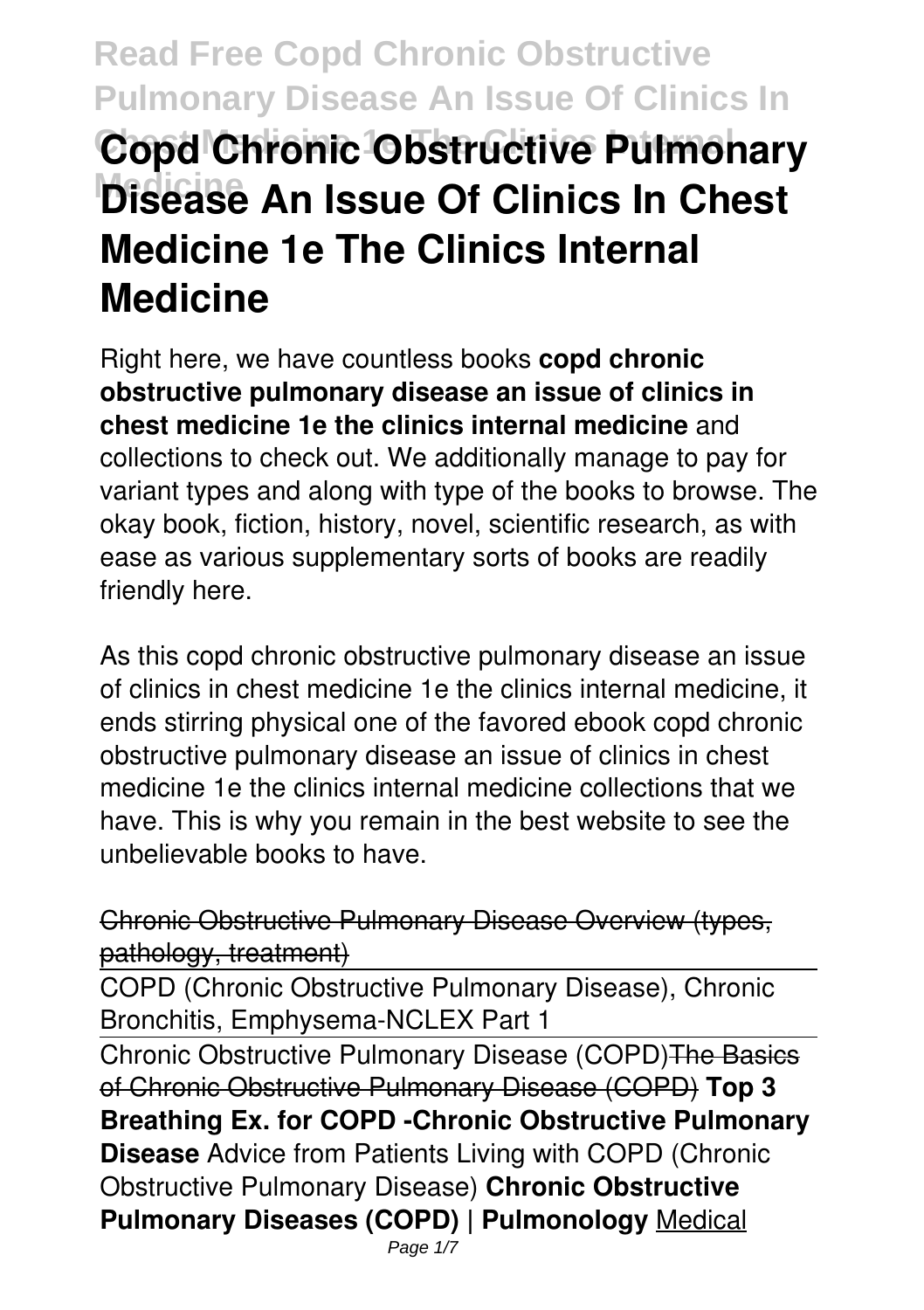School - COPD (Chronic Obstructive Pulmonary Disease) **COPD | BREATHE2 Research Study: Managing Life with**<br>Chronia Chatrustive Bulmanamy Diagoga COPD (Chronia) Chronic Obstructive Pulmonary Disease COPD (Chronic Obstructive Pulmonary Disease) Nursing Interventions Management Treatment NCLEX Part 2 COPD - Chronic Obstructive Pulmonary Disease, Animation. Understanding COPD **COPD: There is Hope (Ways to Improve COPD) My Sister's Journey with COPD** Hospital offering new treatment for people living with COPD *patient with severe COPD* COPD Symptoms and Treatments *COPD ???? ??? - What is COPD? Dr. Aashish Negi. COPD (Hindi) - CIMS Hospital COPD - 10 Tips for People with Chronic Obstructive Pulmonary Disease* COPD affects every part of my daily life - Chris' story*Home Exercise for COPD Patients (English version) COPD - Chronic Obstructive Pulmonary Disease* How chronic obstructive pulmonary disease (COPD) develops *Emphysema chronic obstructive pulmonary disease centriacinar, panacinar, paraseptal* **Chronic Obstructive Pulmonary Disease (COPD) Types of pulmonary diseases | Respiratory system diseases | NCLEX-RN | Khan Academy Chronic Obstructive Pulmonary Disease (COPD) Patients and Everyday Activities**

Chronic Obstructive Pulmonary Disease (COPD) - Diagnosis (video)Pathophysiology of COPD | Chronic Bronchitis \u0026 Emphysema Copd Chronic Obstructive Pulmonary Disease Chronic obstructive pulmonary disease (COPD) Symptoms of COPD. Without treatment, the symptoms usually get progressively worse. There may also be periods when they... When to get medical advice. See a GP if you have persistent symptoms of COPD, particularly if you're over 35 and smoke... Causes of ...

Chronic obstructive pulmonary disease (COPD) - NHS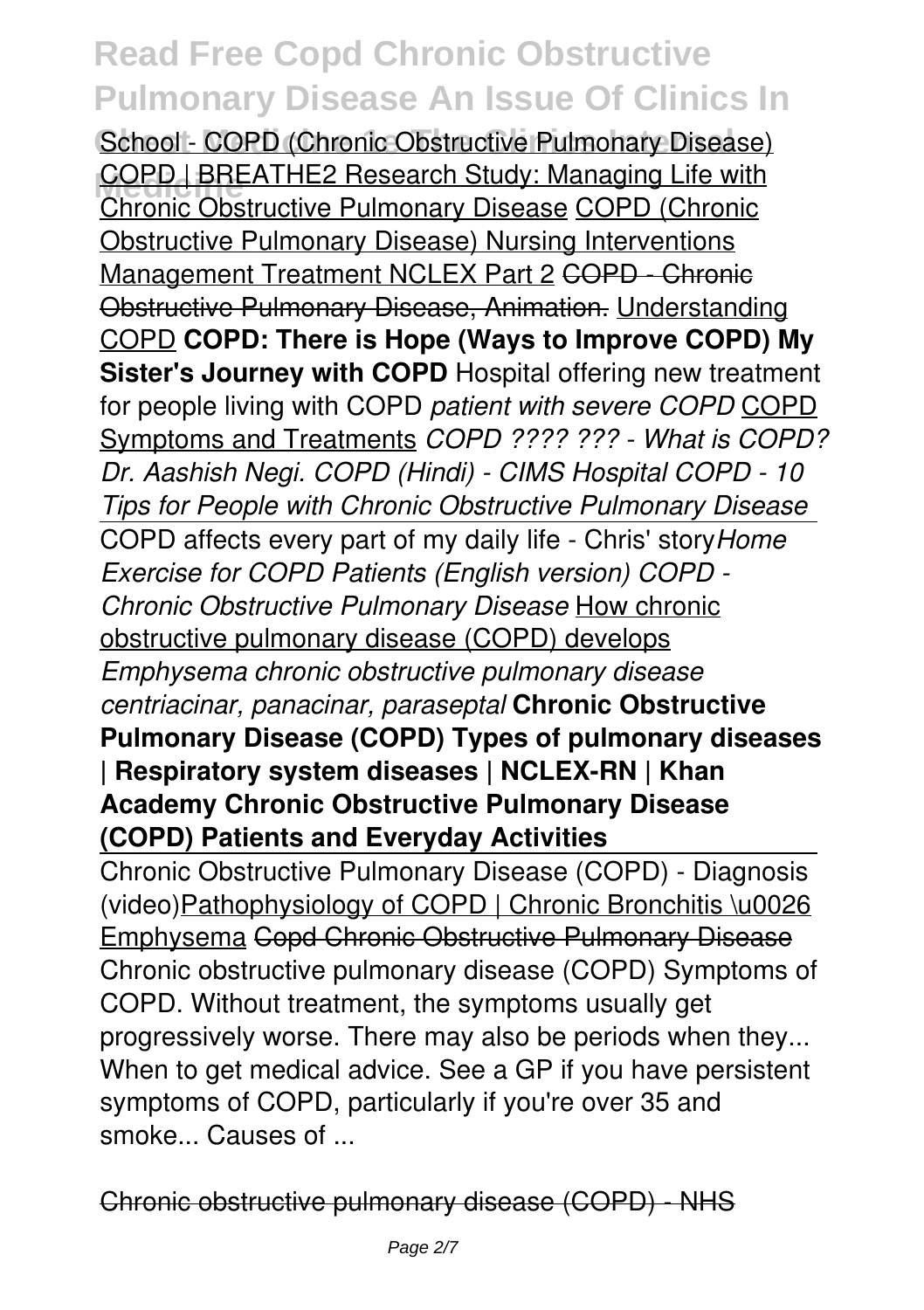Obstructive = your airways are narrowed, so it's harder to **breathe out quickly and air gets trapped in your chest.**<br>Brilmannew it offects your lines. Disases it's a more Pulmonary  $=$  it affects your lungs. Disease  $=$  it's a medical condition. Two of these lung conditions are long-term (or chronic) bronchitis and emphysema, which can often occur together.

What is COPD? (chronic obstructive pulmonary disease ... Common symptoms of COPD include: increasing breathlessness – this may only happen when exercising at first, and you may sometimes wake up at night... a persistent chesty cough with phlegm that does not go away frequent chest infections persistent wheezing

### Chronic obstructive pulmonary disease (COPD) - Symptoms - NHS

COPD (chronic obstructive pulmonary disease) COPD describes a group of lung conditions that make it difficult to empty air out of the lungs because the airways have become narrowed. In this section you will find information about what COPD is, the symptoms you might get, and how it's diagnosed and treated.

COPD (chronic obstructive pulmonary disease) | BLF Chronic obstructive pulmonary disease ( COPD) is a type of obstructive lung disease characterized by long-term breathing problems and poor airflow. The main symptoms include shortness of breath and cough with sputum production. COPD is a progressive disease, meaning it typically worsens over time.

Chronic obstructive pulmonary disease - Wikipedia Chronic obstructive pulmonary disease, commonly referred to as COPD, is a group of progressive lung diseases. The most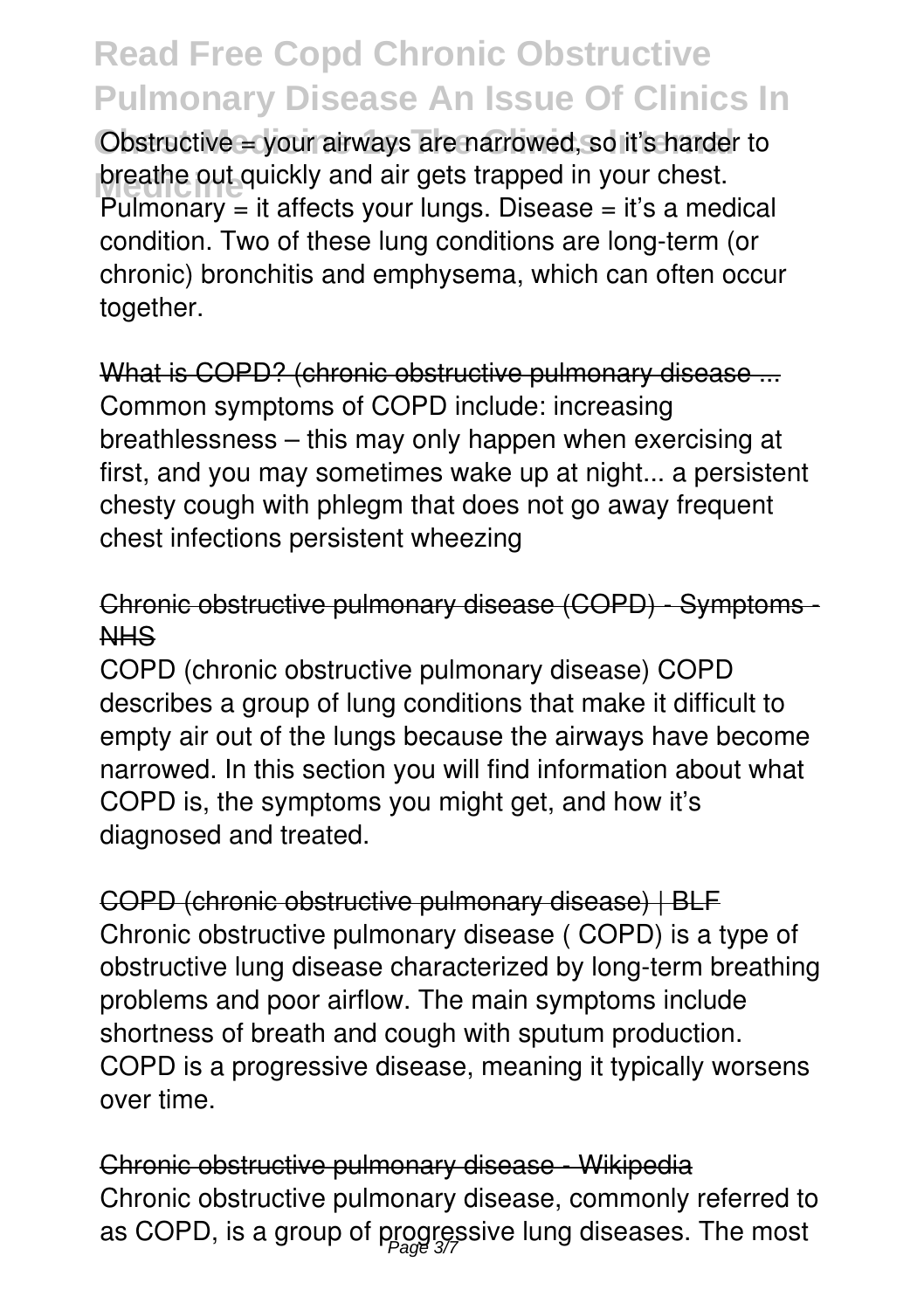common are emphysema and chronic bronchitis. Many people with COPD have both...

#### COPD: Stages, Causes, Treatment, and More

WHAT IS COPD? Chronic obstructive pulmonary disease, or COPD, refers to a group of diseases, including emphysema and chronic bronchitis, that cause airway obstruction and other breathing-related problems. Chronic respiratory diseases comprise the third leading cause of death in the U.S. While more than 16 million Americans have COPD, millions more are not being treated […]

## CHRONIC OBSTRUCTIVE PULMONARY DISEASE (COPD) - Elite Care ...

Chronic obstructive pulmonary disease (COPD) can affect many aspects of your life. But there are some ways to help reduce its impact. Consider downloading the myCOPD app from our Digital Apps Library – a tool to help you better manage your condition. Looking after yourself. It's important to take good care of yourself if you have COPD.

### Chronic obstructive pulmonary disease (COPD) - Living with ...

There's currently no cure for chronic obstructive pulmonary disease (COPD), but treatment can help slow the progression of the condition and control the symptoms. Treatments include: stopping smoking – if you have COPD and you smoke, this is the most important thing you can do; inhalers and tablets – to help make breathing easier

### Chronic obstructive pulmonary disease (COPD) - Treatment - NHS

Chronic obstructive pulmonary disease (COPD) happens when the lungs and airways become damaged and inflamed.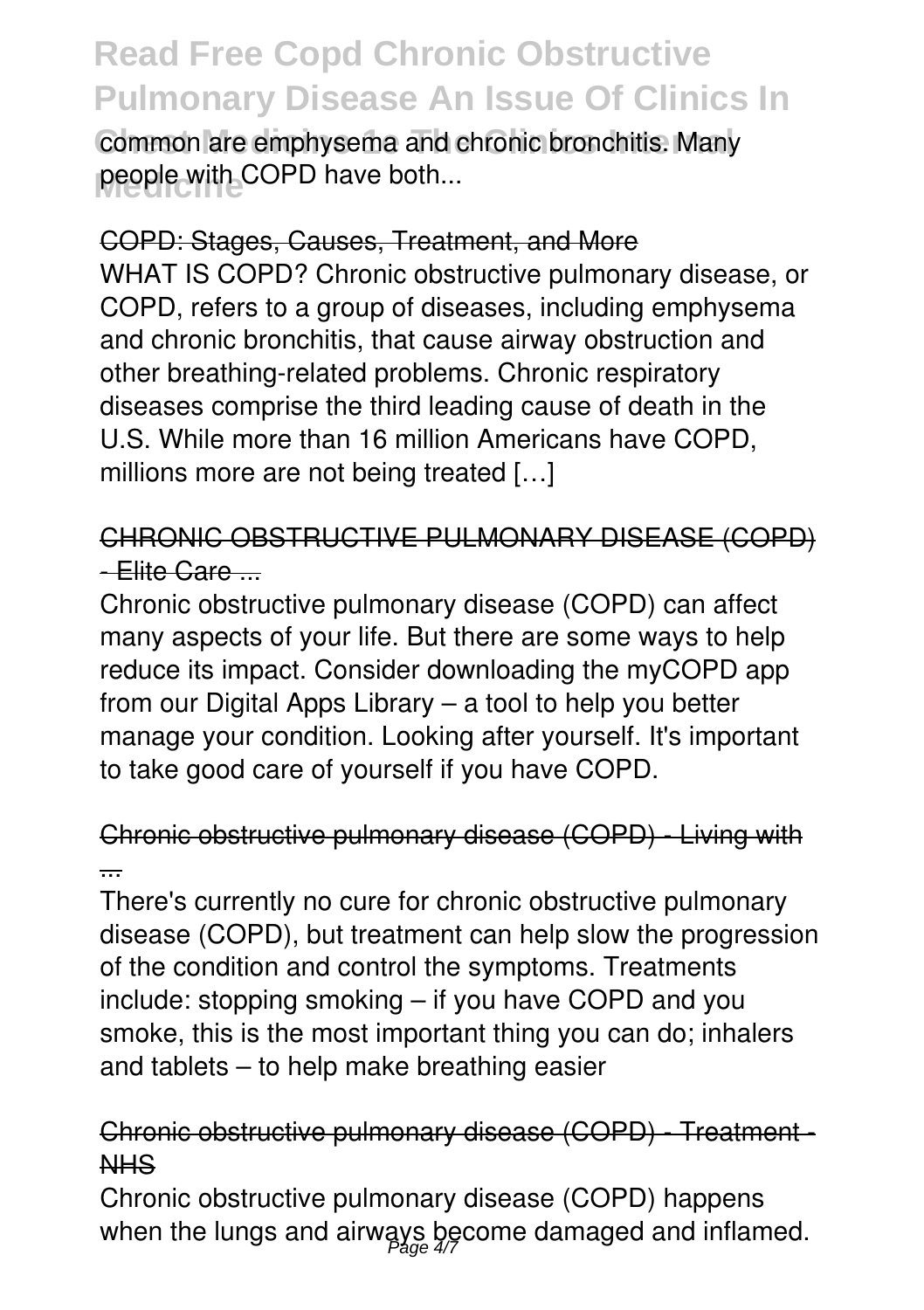It's usually associated with long-term exposure to harmful substances such as cigarette smoke. Things that can<br>increase your right of developing COPD are discussed increase your risk of developing COPD are discussed in this section. Smoking

### Chronic obstructive pulmonary disease (COPD) - Causes - NHS

Chronic obstructive pulmonary disease (COPD) is a chronic inflammatory lung disease that causes obstructed airflow from the lungs. Symptoms include breathing difficulty, cough, mucus (sputum) production and wheezing. It's typically caused by long-term exposure to irritating gases or particulate matter, most often from cigarette smoke.

#### COPD - Symptoms and causes - Mayo Clinic

Chronic obstructive pulmonary disease is a lung disease that is characterized by a persistent reduction of airflow. The symptoms of COPD are progressively worsening and persistent breathlessness on exertion, eventually leading to breathlessness at rest. It tends to be underdiagnosed and can be lifethreatening.

Chronic obstructive pulmonary disease (COPD) But these issues can also be signs of chronic obstructive pulmonary disease, more commonly called COPD. With COPD, your lungs can no longer take in all the air you need. More than 16 million people in the U.S. are living with COPD.

Breathe Better With COPD-Living With Chronic Obstructive ... Chronic obstructive pulmonary disease, or COPD, refers to a group of diseases, including emphysema and chronic bronchitis, that cause airway obstruction and other breathingrelated problems. Chronic respiratory diseases comprise the third leading cause of death in the U.S.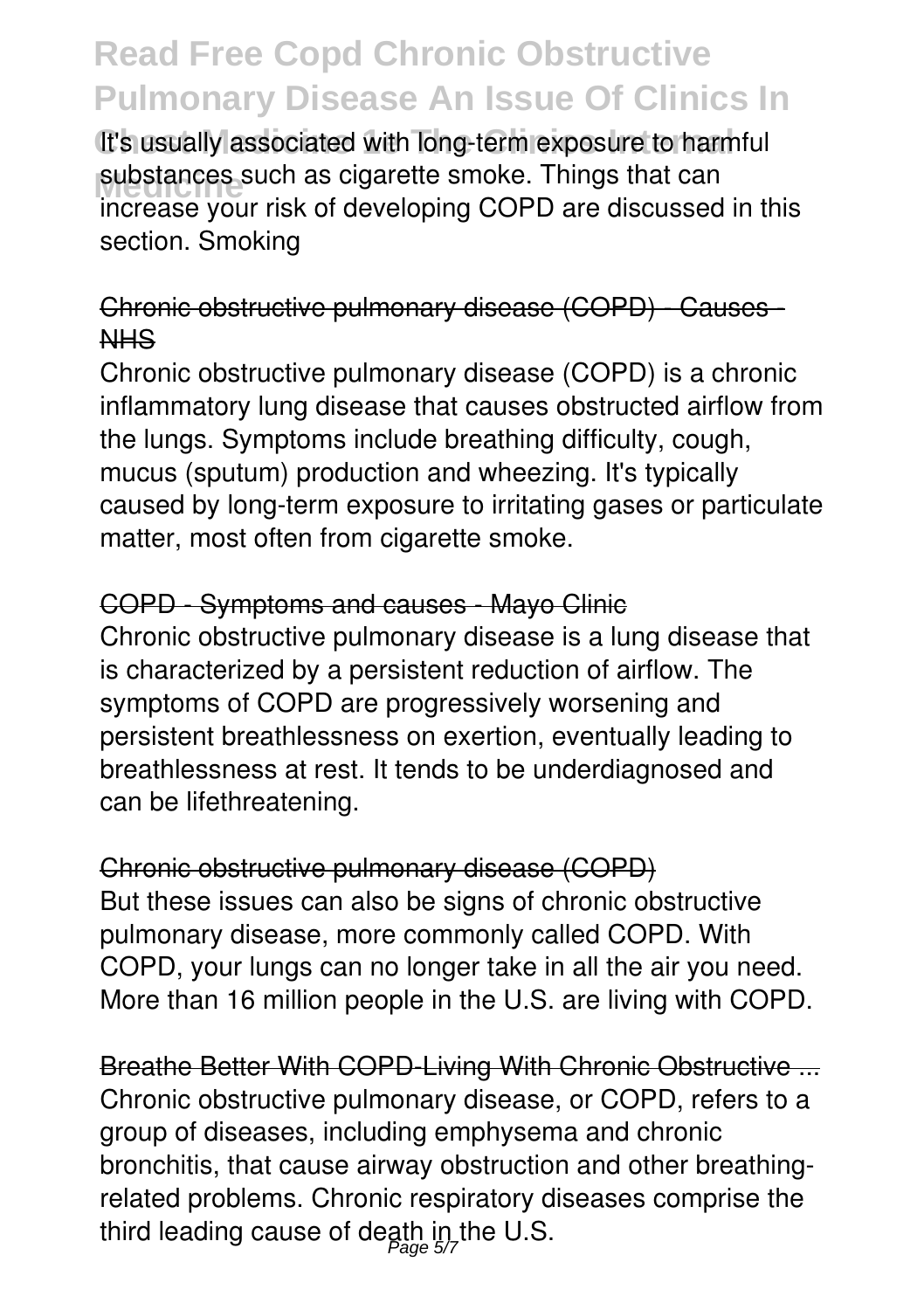## **Read Free Copd Chronic Obstructive Pulmonary Disease An Issue Of Clinics In Chest Medicine 1e The Clinics Internal CHRONIC OBSTRUCTIVE PULMONARY DISEASE (COPD)** -Kingwood ...

The primary cause of chronic obstructive pulmonary disease is cigarette smoking and/or exposure to tobacco smoke. Other causes include air pollution, infectious diseases, and genetic conditions. The risk factors of COPD is increased by smoking tobacco, secondhand smoke, air pollution, alpha-1 antitrypsin deficiency and a few other conditions.

### COPD (Chronic Obstructive Pulmonary Disease ... - MedicineNet

Topic: COPD Analyze the different diagnostic testing and laboratory values and explain how the patient's lab values represent manifestations of underlying pathophysiology. 1. List all lab values, normal and abnormal 2. Interpretation of abnormal values and correlation with disease, medication regime and assessment. 3. Identify values that require close monitoring and identification of ...

COPD: Chronic Obstructive Pulmonary Disease Chronic obstructive pulmonary disease (COPD) COPD is a major cause of disability and death, thousands of people die each year from work-related lung diseases and in many cases due to exposures that...

COPD - Chronic obstructive pulmonary disease What is chronic obstructive pulmonary disease (COPD)? COPD is a lung disease that makes it hard to breathe. It is caused by damage to the lungs over many years, usually from smoking. COPD is often a mix of two diseases: Chronic bronchitis (say "bron-KY-tus").